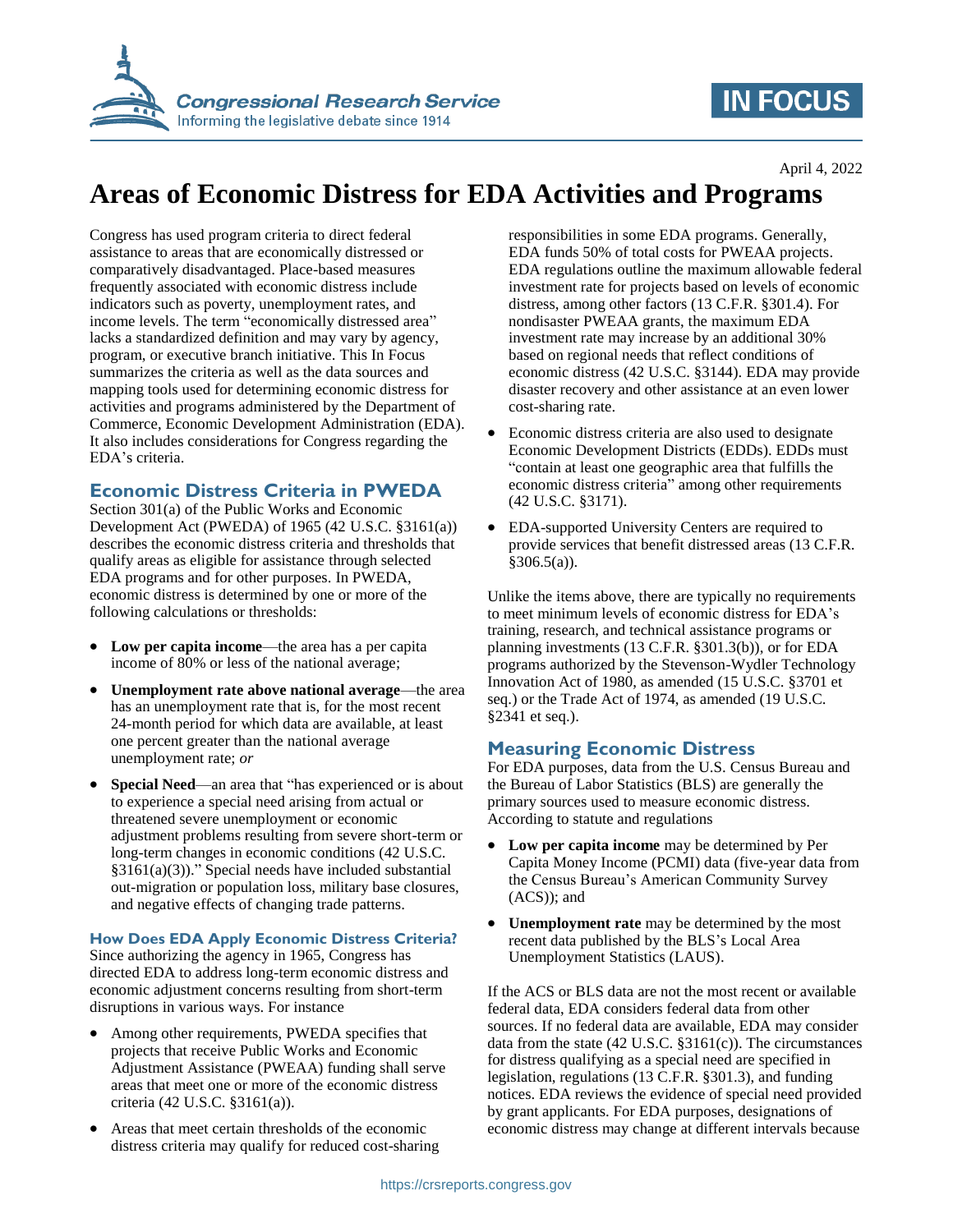unemployment rate data are updated monthly and PCMI data are updated annually.

#### **How Are EDA Project Areas Determined?**

As noted, PWEDA requires projects that receive PWEAA assistance to serve areas that meet one or more of the economic distress criteria. Since EDA directs applicants to self-define project areas geographically, project areas may contain one or more census tracts, counties, or parts thereof. According to EDA regulations, "Geographic areas comprising a region need not be contiguous or defined by political boundaries, but should constitute a cohesive area capable of undertaking self-sustained economic development" (13 C.F.R. §300.3). The economic distress criteria apply to both rural and urban areas.

#### **Stats America Measuring Distress Tool**

To determine whether an area may meet the EDA threshold for economic distress, the Indiana Business Research Center, through its online Stats America service, created a "Measuring Distress" tool. The tool calculates a project area's threshold based on recent unemployment and per capita income data (https://www.statsamerica.org/distress/). Stats America is supported in part by the EDA. The tool provides data at several levels—for one or more regions, counties, or census tracts. The tool's threshold calculation reflects the difference between the rate or value for the selected county or census tract and the rate or value for the United States. By example, if Area A has a 24-month rate of 6.9 and the U.S. rate is 7.9, the difference shown in the threshold calculation is -1.0—meaning it is one point lower than the U.S. value.

#### **Considerations for Congress**

PWEDA's statutory authority lapsed on September 30, 2008. If Congress considers legislation to reauthorize and/or amend PWEDA, policymakers may seek to maintain or change EDA's current criteria, the thresholds for economic distress, and/or related cost-share requirements.

If policymakers maintain the current distress criteria, then EDA's framework will continue to provide two threshold measures and several types of special need scenarios for areas to qualify as economically distressed. In addition to the scenarios and conditions provided by Congress in statute, the agency may further describe areas of special need in notices of program funding, and areas may continue to qualify based on actual or threatened severe unemployment or economic adjustment problems.

Alternatively, Congress may seek to add or modify the criteria or thresholds used to designate areas of economic distress and the related cost-share requirements. Such changes could be designed to limit or expand access to grants for certain areas. Congress may seek to examine the impact of such changes on communities of different sizes and in various regions, among other characteristics and variables. In considering changes, policymakers may also seek to examine whether there are biases or limitations associated with any new proposed indicators or threshold levels. For example, in comparing unemployment rates and income data in the early 2000s, researchers observed that urban areas were more likely to demonstrate conditions of

distress based on unemployment rates, and rural areas were more likely to do so based on income levels. (See *EDA and U.S. Economic Distress 1965–2000*). As noted, EDA program criteria allow areas to qualify based on unemployment *or* income levels, as well as special needs.

Economic distress may involve a complex set of contributing factors, including noneconomic variables, and indicators could measure the causes and/or effects of distress. Additionally, economic distress conditions may be due to structural, long-term factors or to cyclical factors related to shocks or business or financial conditions. Both sets of factors can impart long-lasting negative impacts on regional economies. Congress may review whether proposed changes would impact areas that experience distress as a result of one or both causes. Congress may also review whether new or modified distress criteria would measure conditions or issues that the agency and grantees have the capacity to influence.

In considering potential changes to the criteria, Congress may also evaluate the level of agency discretion involved in determining economic distress and the associated cost share requirements. Congress may also examine if data for potentially new criteria are available for small geographic units and how frequently are they updated. If data are not available at the county and/or census tract level, Congress may review whether to provide one or more options for areas to qualify. If Congress wants to provide flexibility in how project areas may be designated, policymakers may seek to provide options for alternative measures and/or for a special need designation. Changes to economic distress criteria may impact EDA's EDD designations as well as non-EDA programs that refer to 42 U.S.C. §3161(a) in statute (e.g., Federal Aviation Administration and other programs).

#### **Non-EDA Examples of Economic Distress Criteria**

Policymakers may seek to review other programs and initiatives that use place-based socioeconomic criteria to designate areas of economic distress. Such criteria may involve similar measures of poverty, unemployment, or income, but may also include population size or rate of decline, and other indicators. Time period criteria and data thresholds may vary by program (i.e., the most recent two-, three-, or ten-year periods or specific thresholds compared to state or metropolitan area levels). Agencies may apply an index- or rank-based approach in order to compare county data to national levels (e.g., the Appalachian Regional Commission's county economic classification system). Examples include the Small Business Administration's Historically Under-utilized Business Zones (HUBZones) program; federal tax incentives such as the New Market Tax Credits and Opportunity Zones; and the Department of Housing and Urban Development Distressed Cities Technical Assistance program. Additionally, the Promise Zones initiative was implemented during the Obama Administration to provide assistance to urban, rural, and tribal communities based on poverty and other data.

**Julie M. Lawhorn**, Analyst in Economic Development **Policy**